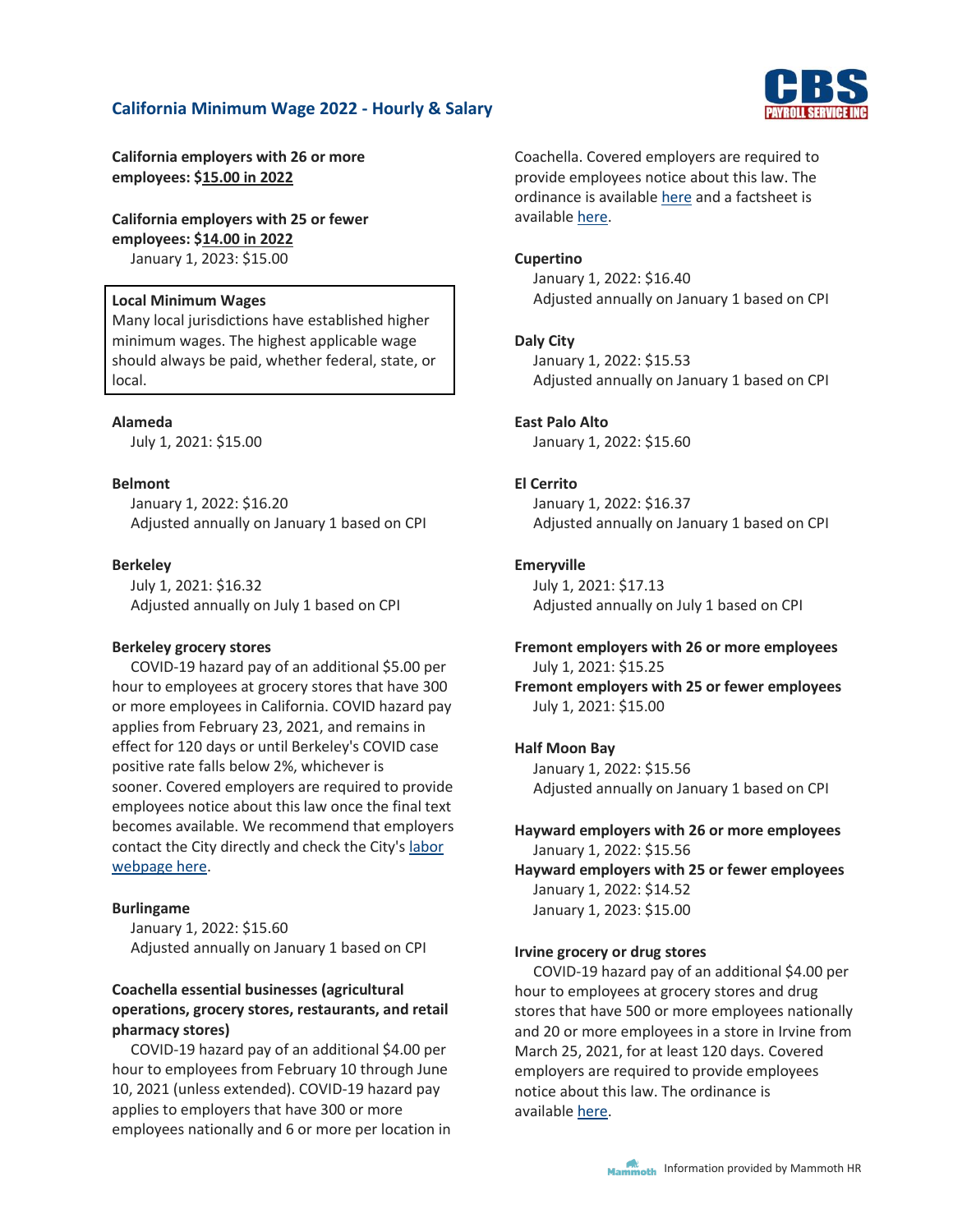

## **Long Beach hotels**

July 1, 2021: \$15.69

# **Long Beach grocery stores**

COVID-19 hazard pay of an additional \$4.00 per hour to employees (excluding managers, supervisors, and confidential employees) at grocery stores that have more than 300 employees nationally and more than 15 employees per store in Long Beach from January 22, 2021, through May 22, 2021 (unless extended by the city council)

# **Los Altos**

January 1, 2022: \$16.40 Adjusted annually on January 1 based on CPI

# **Los Angeles employers with 26 or more employees**

July 1, 2021: \$15.00 Adjusted annually on July 1 based on CPI

# **Los Angeles employers with 25 or fewer**

**employees (and certain nonprofits)** July 1, 2021: \$15.00 Adjusted annually on July 1 based on CPI

# **Los Angeles City hotels with 150+ rooms** July 1, 2021: \$17.13

# **Los Angeles City retailers of groceries or drugs**

COVID-19 hazard pay of an additional \$5.00 per hour to employees, except for managers who are exempt. This law applies to employers that are grocery stores or drug stores and have more than 300 employees nationally and more than 10 employees in a store in the city. In addition, retail stores are covered if the workplace is more than 85,000 square feet and dedicate at least 10% of its sales floor to groceries or drugs. The law took effect immediately and lasts for 120 days (which means it lasts up to and including July 6, 2021). The ordinance is available [here.](https://clkrep.lacity.org/onlinedocs/2020/20-1609_ORD_186940_03-08-2021.pdf)

# **Los Angeles County grocery or drug stores:** *unincorporated* **areas of the county**

COVID-19 hazard pay of an additional \$5.00 per hour to employees at grocery stores and drug stores in a store that has 11 or more employees and is in an unincorporated area of the county. COVID-19 hazard pay applies to grocery stores and drug

stores that are either (1) publicly traded or (2) have 300 or more employees nationally. The law took effect on February 23, 2021, and lasts for 120 days. Covered employers are required to provide employees notice about this law. The ordinance is available [here.](https://library.municode.com/ca/los_angeles_county/ordinances/code_of_ordinances?nodeId=1069342)

# **Malibu employers with 26 or more employees** July 1, 2021: \$15.00 Adjusted annually on July 1 based on CPI **Malibu employers with 25 or fewer employees** July 1, 2021: \$15.00 Adjusted annually on July 1 based on CPI

# **Menlo Park**

January 1, 2022: \$15.75 Adjusted annually on January 1 based on CPI

# **Milpitas**

July 1, 2021: \$15.65 Adjusted annually on July 1 based on CPI

# **Montebello grocery or drug stores**

COVID-19 hazard pay of an additional \$4.00 per hour to employees at grocery stores that have 300 or more employees nationally and more than 15 employees per store in Montebello from January 28, 2021, through July 27, 2021. Covered employers are required to provide employees notice about this law . We recommend checking the [City's](https://www.cityofmontebello.com/)  [website](https://www.cityofmontebello.com/) for details. This law has been since been readopted (and is therefore extended). This page will be updated as additional information becomes available.

# **Mountain View**

January 1, 2022: \$17.10 Adjusted annually on January 1 based on CPI

# **Novato employers with 1–25 employees**

January 1, 2022: \$15.00

**Novato employers with 26–99 employees**

January 1, 2022: \$15.53

**Novato employers with 100 or more employees** January 1, 2022: \$15.77 Adjusted annually on January 1 based on CPI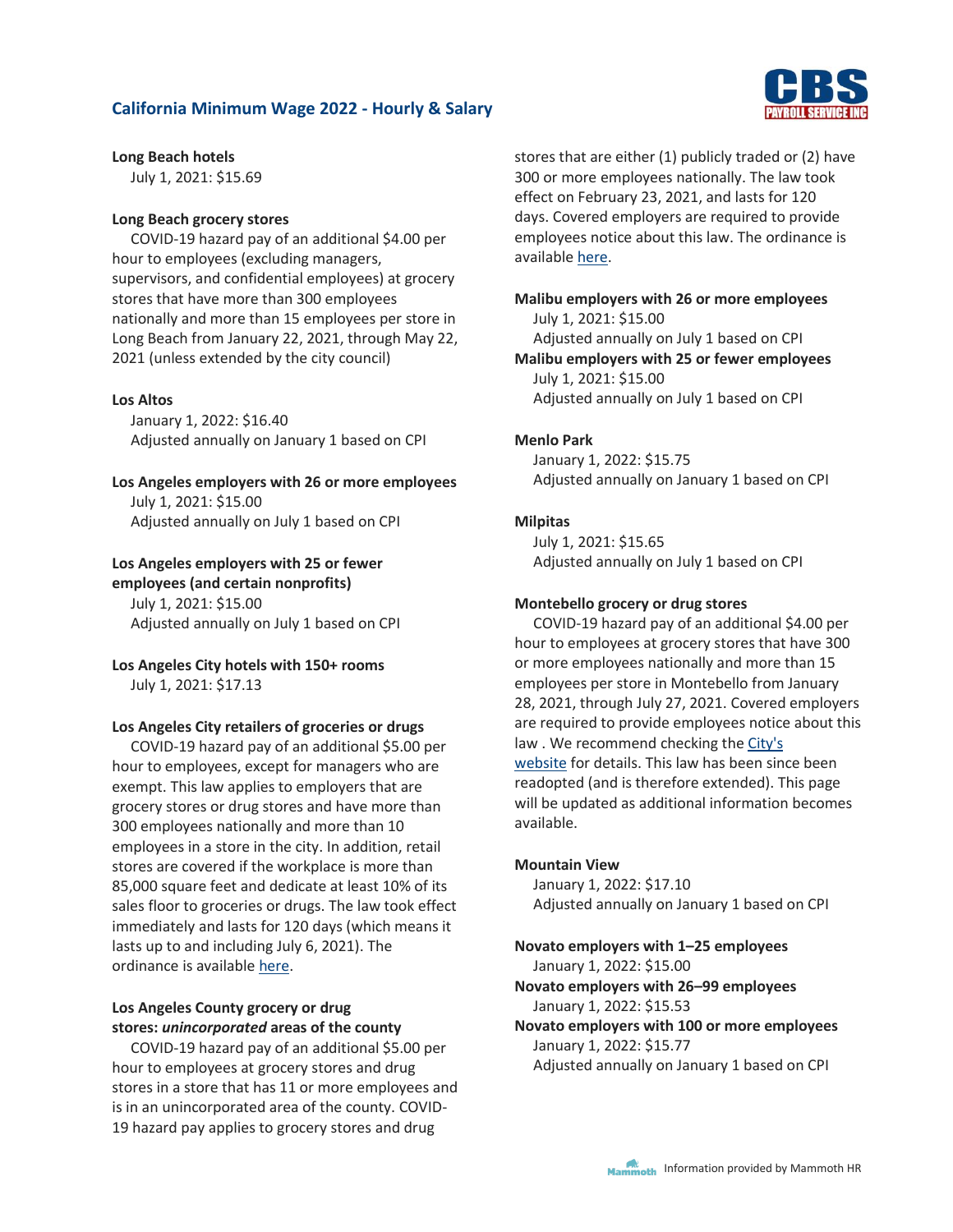

### **Oakland**

January 1, 2022: \$15.06 Adjusted annually on January 1 based on CPI

## **Oakland grocery stores**

COVID-19 hazard pay of an additional \$5.00 per hour to nonexempt employees at grocery stores that have 500 or more employees nationally if they have a store in Oakland that is bigger than 15,000 square feet. This hazard pay applies until Oakland's risk level drops to "minimal" under the state plan. Covered employers are required to provide employees notice about this law and of Oakland's risk level whenever the risk level changes. We recommend checking the [City's website](https://www.oaklandca.gov/resources/minimum-wage-employer-information) for resources.

# **Palo Alto**

January 1, 2022: \$16.45 Adjusted annually on January 1 based on CPI

# **Pasadena employers with 26 or more employees** July 1, 2021: \$15.00

**Pasadena employers with 25 or fewer employees** July 1, 2021: \$15.00

# **Petaluma**

January 1, 2022: \$15.85 Adjusted annually on January 1 based on CPI

# **Redwood City**

January 1, 2022: \$16.20 Adjusted annually on January 1 based on CPI

## **Richmond**

January 1, 2022: \$15.54 Adjusted annually on January 1 based on CPI

# **San Carlos**

January 1, 2022: \$15.77 Adjusted annually on January 1 based on CPI

## **San Diego**

January 1, 2022: \$15.00 Adjusted annually on January 1 based on CPI

# **San Francisco City and County**

July 1, 2021: \$16.32 Adjusted annually on July 1 based on CPI

#### **San Francisco grocery stores or pharmacies**

COVID-19 hazard pay of an additional \$5.00 per hour to employees whose base wage is less than \$35.00 per hour. COVID hazard pay applies to grocery stores and pharmacies that have 500 or more employees worldwide and 20 or more employees in San Francisco. Employees who make more than \$30/hour but less than \$35/hour are entitled to the amount of COVID hazard pay that will bring their hourly rate to \$35/hour.

Covered employers are required to provide employees notice (available [here\)](https://sfgov.org/olse/sites/default/files/Hazard%20Pay%20Poster%2003.22.21.pdf) about this law. COVID hazard pay is required from March 22 through May 19, 2021. The ordinance is available [here.](https://sfgov.org/olse/sites/default/files/COVID-Related%20Hazard%20Pay%2003.09.21.pdf)

## **San Jose**

January 1, 2022: \$16.20 Adjusted annually on January 1 based on CPI

## **San Jose grocery stores**

COVID-19 hazard pay of an additional \$3.00 per hour to employees at grocery stores that have 300 or more employees nationally. COVID hazard pay applies for 120 days, starting on March 25, 2021. Covered employers are required to provide employees notice about this law. The ordinance is available [here.](https://sanjose.legistar.com/View.ashx?M=F&ID=9191646&GUID=9611E9EA-68A1-4926-A43E-0DB8AFDE8129)

### **San Leandro**

July 1, 2021: \$15.00

### **San Leandro grocery stores**

COVID-19 hazard pay of an additional \$5.00 per hour to employees in San Leandro. COVID-19 hazard pay applies to "retail food establishments" that have 300 or more employees nationally. Additional information is available [here.](https://www.sanleandro.org/civica/press/display.asp?layout=1&Entry=1125) Covered employers are also required to post a notice. COVID-19 hazard pay lasts until the later of: 120 days (which would be June 17, 2021), San Leandro's risk level drops to "minimal" under the state plan, or until most of the employer's employees are vaccinated (excluding those with disabilities or sincerely held religious beliefs).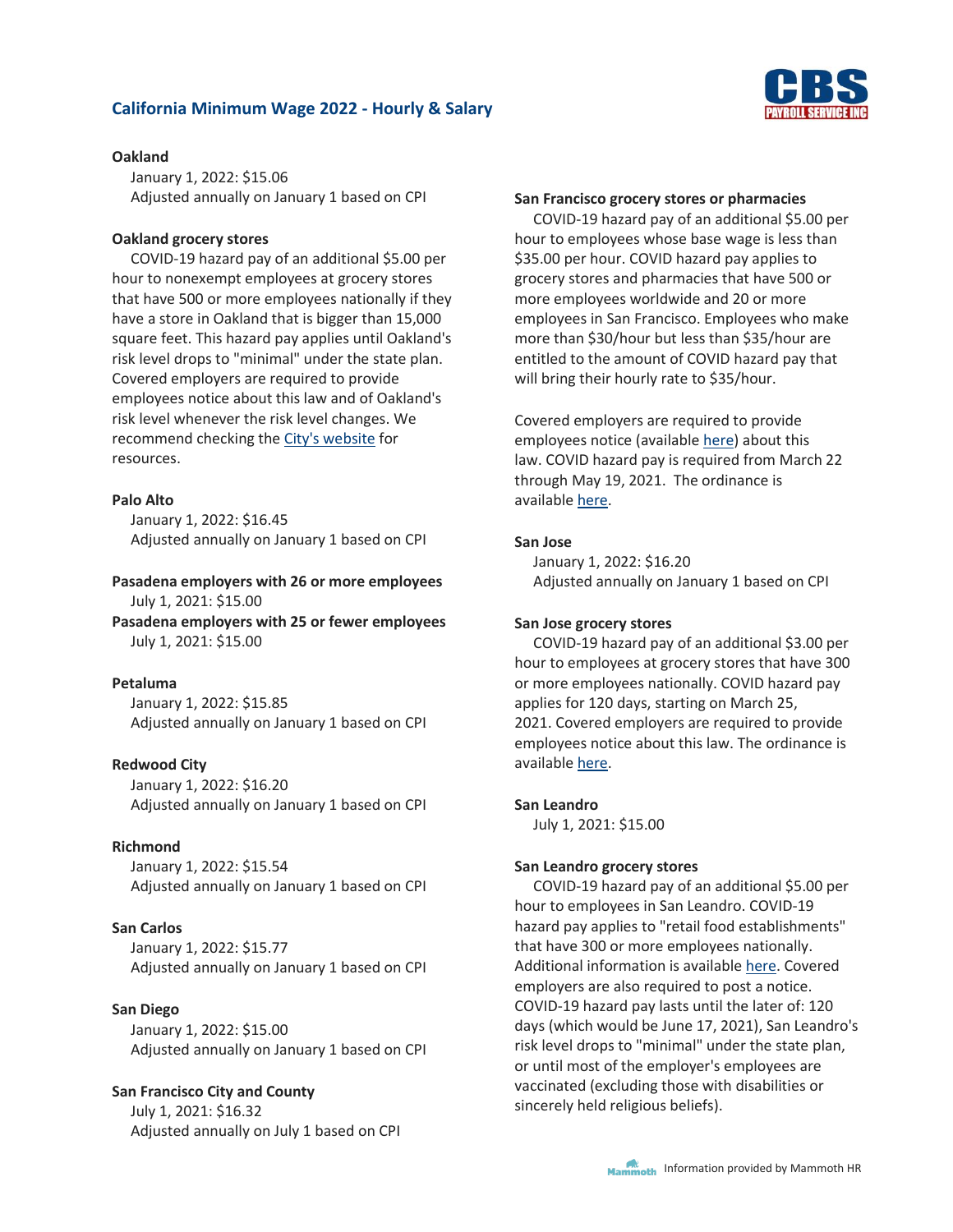

January 1, 2022: \$16.20 Adjusted annually on January 1 based on CPI

# **San Mateo grocery stores or drugstores**

COVID-19 hazard pay of an additional \$5.00 per hour to employees who work at a grocery store or drugstore that has 750 or more employees nationwide. Covered employers are required to provide employees notice (available [here\)](https://www.cityofsanmateo.org/DocumentCenter/View/83682/COVID-19-Hazard-Pay-Official-Notice) about this law.

This law also requires covered employers to provide up to four hours of paid time off for employees to get vaccinated against COVID.

The ordinance took effect on March 1, 2021, and will expire on May 30, 2021. The text of the ordinance is available [here](https://www.cityofsanmateo.org/DocumentCenter/View/83654/Emergency-Ordinance-Hazard-Pay-for-Grocery-Pharmacy-Workers-3121) and FAQs are available [here.](https://www.cityofsanmateo.org/4499/Hazard-Pay-FAQs)

## **Santa Barbara grocery stores or drugstores**

 COVID-19 hazard pay of an additional \$5.00 per hour to employees who work at a grocery store or drugstore that employs at least 1 employee in Santa Barbara, and whose owner, parent company, franchisor, or network of franchises employs 300 or more employees nationally. Covered employers must provide employees with a notice of their rights under the law (copying and pasting Section D of the ordinance should suffice). You can [read the](https://laborcenter.berkeley.edu/wp-content/uploads/2021/05/Santa-Barbara-Hazard-Pay-Final.pdf)  [ordinance here.](https://laborcenter.berkeley.edu/wp-content/uploads/2021/05/Santa-Barbara-Hazard-Pay-Final.pdf) Increased pay took effect on June 10, 2021, and lasts 60 days unless extended.

#### **Santa Clara**

January 1, 2021: \$15.65 Adjusted annually on January 1 based on CPI

#### **Santa Clara County grocery or drug stores**

COVID-19 hazard pay of an additional \$5.00 per hour to employees who earn less than double the minimum wage at grocery stores and drug stores that have 300 or more employees nationally and 15 or more employees in a store in Santa Clara County. This law is in effect on April 8, 2021, and lasts for 180 days or until the county's COVID-19 health emergency ends, whichever is earlier. Covered employers are required to provide employees

notice about this law. The ordinance is available [here.](http://sccgov.iqm2.com/Citizens/Detail_LegiFile.aspx?Frame=&MeetingID=13206&MediaPosition=&ID=104802&CssClass=)

**Santa Monica employers with 26 or more employees** July 1, 2021: \$15.00

**Santa Monica employers with 25 or fewer employees**

July 1, 2021: \$15.00

# **Santa Rosa**

January 1, 2022: \$15.85 Adjusted annually on January 1 based on CPI

**Sonoma employers with 26 or more employees** January 1, 2022: \$16.00 **Sonoma employers with 25 or fewer employees**

### **South San Francisco**

January 1, 2022: \$15.00

January 1, 2022: \$15.80 Adjusted annually on January 1 based on CPI

### **Sunnyvale**

January 1, 2022: \$17.10 Adjusted annually on January 1 based on CPI

#### **West Hollywood grocery stores**

COVID-19 hazard pay of an additional \$5.00 per hour to employees at grocery stores that have 300 or more employees nationally and more than 15 employees per grocery store in West Hollywood. This hazard pay took effect immediately when adopted on February 16, 2021, and applies for 120 days.

### **West Hollywood (hotels):**

January 1, 2022: \$17.64 July 1, 2022: \$18.31 (estimated and subject to change based on cost of living adjustment) July 1, 2023: \$18.77

#### **West Hollywood (49 or fewer employees):**

January 1, 2022: \$15.00 July 1, 2022: \$16.00 January 1, 2023: \$17.00